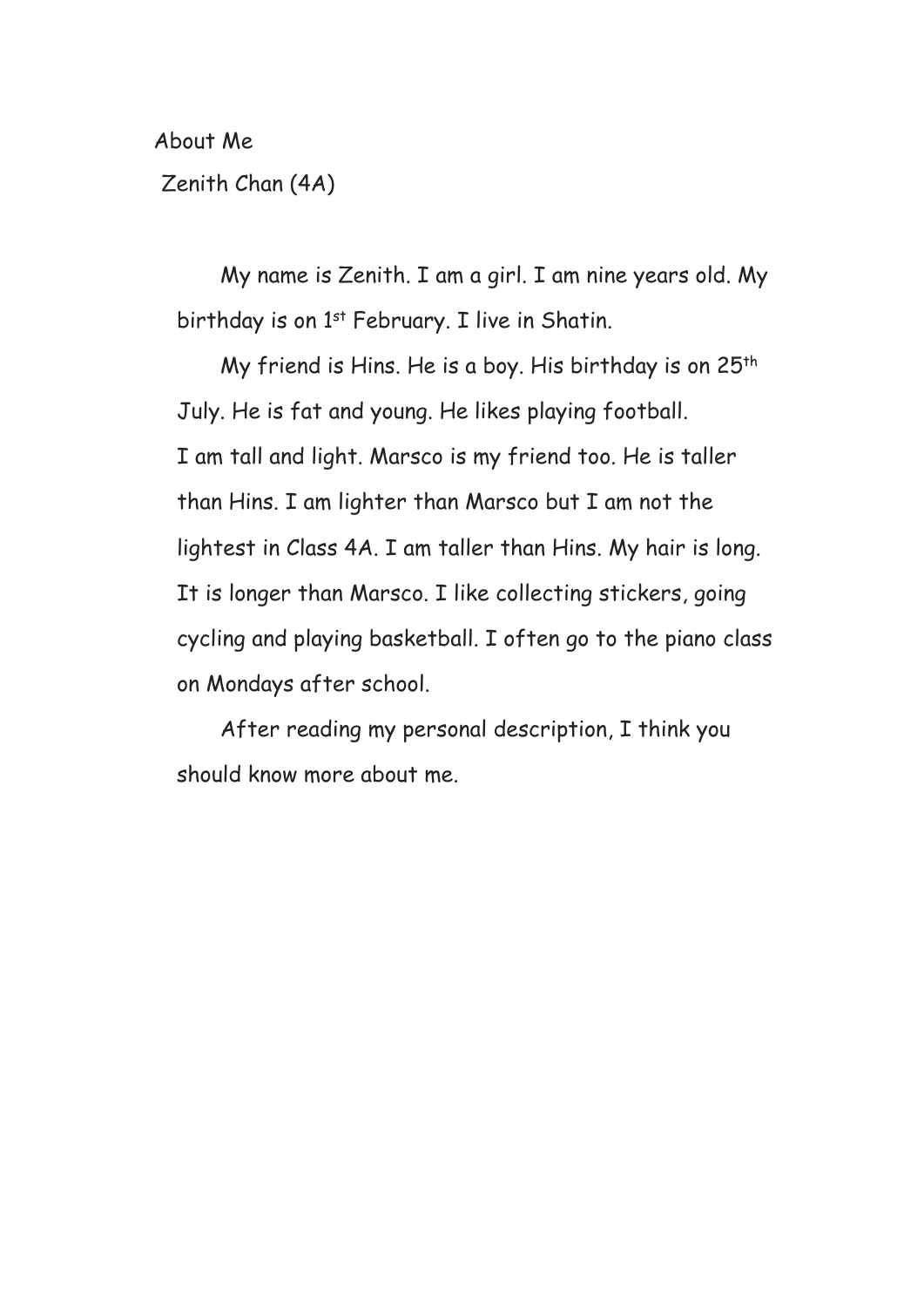## Healthy School Newsletter Advice on healthy diets

By Guo Yuen Ki, Kiki 4A

Nowadays we have a lot of food to choose. It is important for us to choose the food. We need to have a healthy diet.

 Vegetables are good for us because they have a lot of vitamins and minerals. They keep us healthy. We need to eat more vegetables. We eat one and a half bowls of vegetables every day.

 Junk food is bad for us because eating too much junk food will make us fat. It has too much sugar and oil. We need to eat less junk food.

Let's follow this advice and be a healthy student.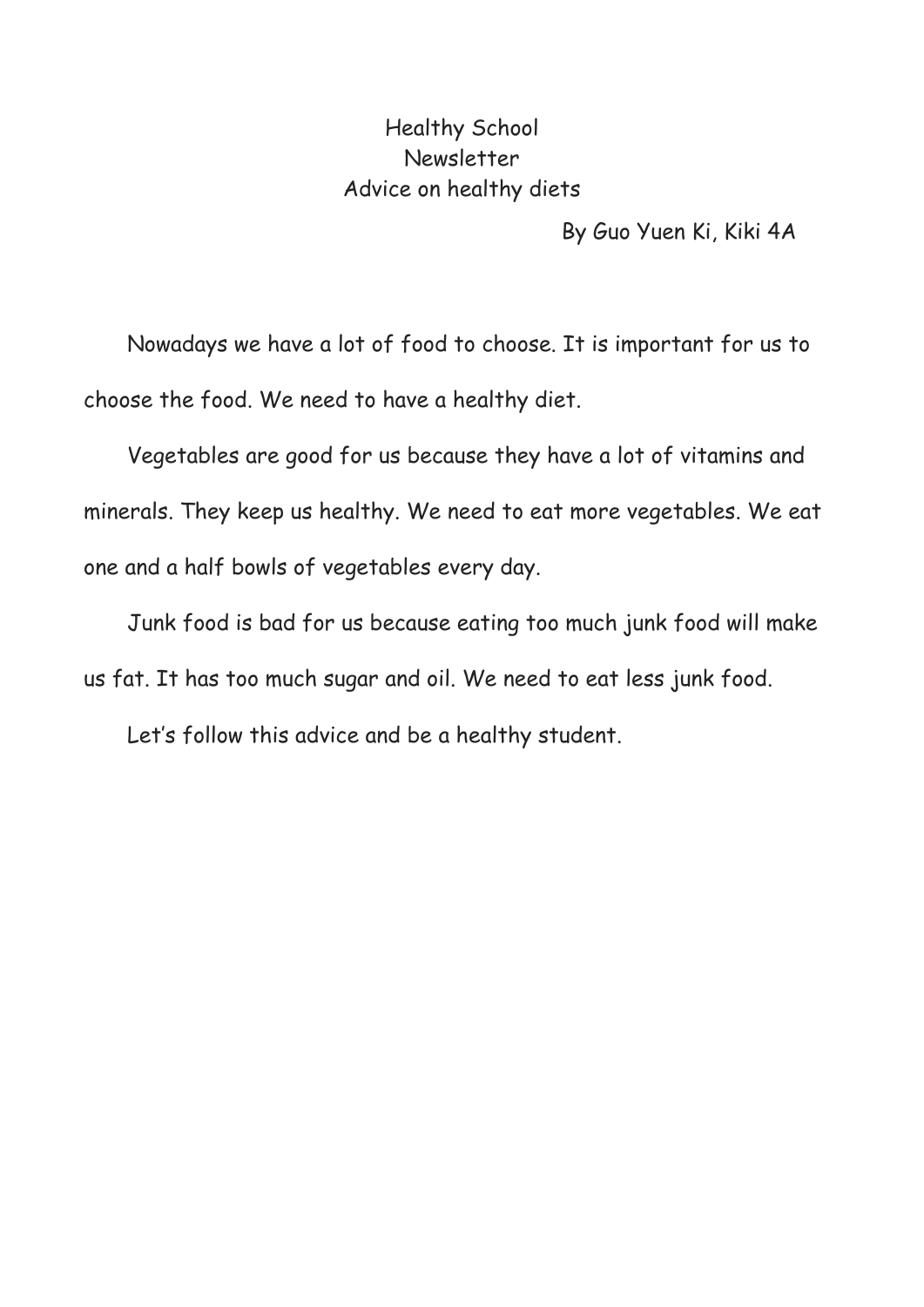By Wong Cheuk Wing, Cherry 4A

Last Sunday was a sunny day. Birds flew in the sky. Flowers are beautiful. It was very warm in the park. John and his parents went to May Park last Sunday. They brought apples, hotdogs, bananas and cookies for the picnic.

 A monkey jumped onto the table from the tree. John and his parents felt scared. The monkey took an apple and bananas from the table. John's dad chased the monkey. John's mum was very angry. John felt very sad.

 The food was dirty. John and his parents did not eat the food. Then, they went back home and had dinner at home together.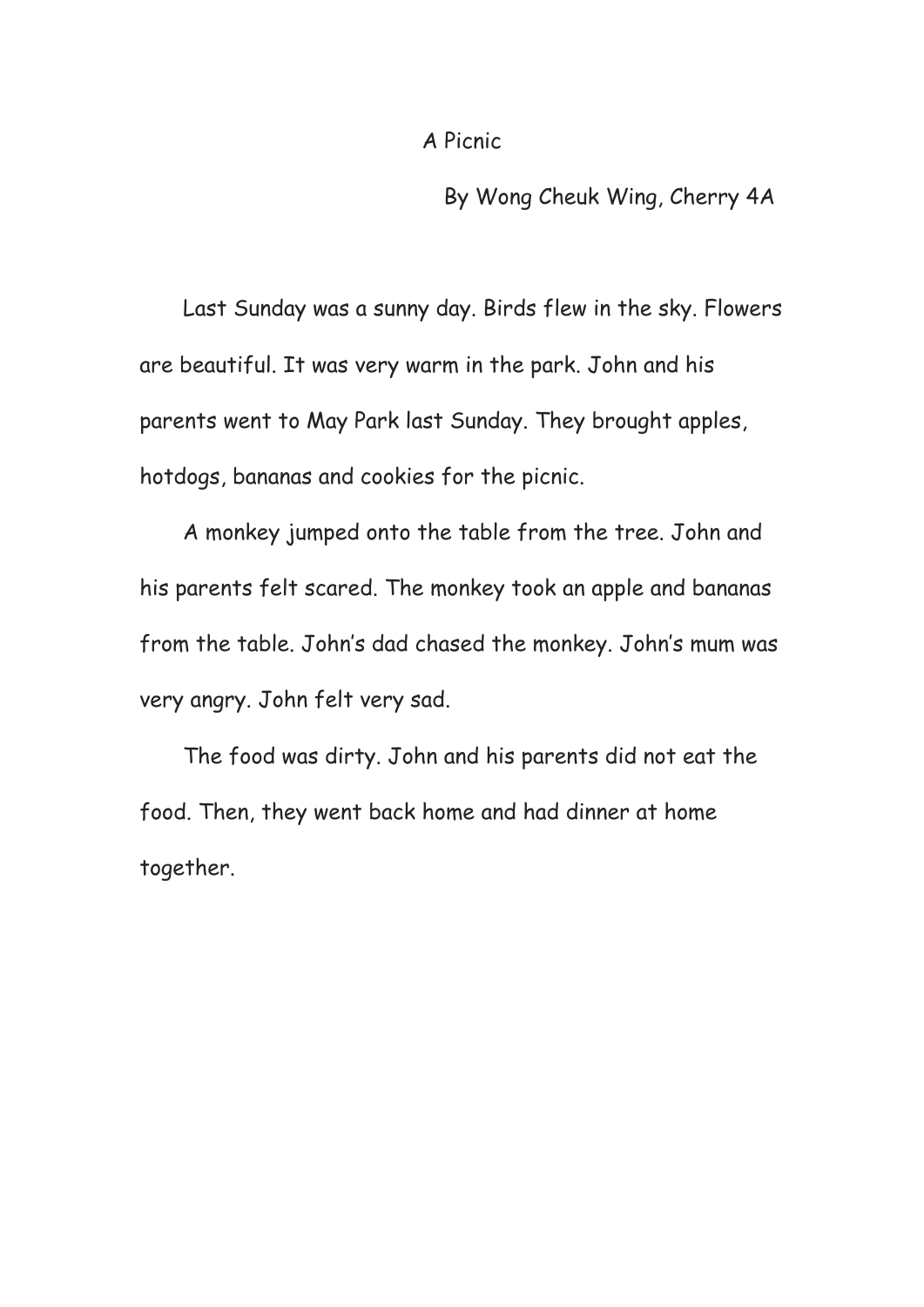An Interview Report Anson Ng 4A

## When my grandma was in Primary 4

 I talked to my grandma about her childhood. I asked her questions about her life sixty years ago.

There weren't any air-conditioners at school sixty years ago. When my grandma felt hot. She had to use a folding fan. There is a beautiful picture on it. My grandma keep it till now. There weren't any ipads at her school so the children had to take notes by themselves. There weren't any computers at school so they can't surf the internet or play computer games.

There weren't a lot of games to play sixty years ago. My grandma liked playing Chinese chess and hopscotch with her friends. They played in the park after school. However, she wasn't play electronic games by herself.

My grandma had to take care of herself when she was in Primary 4. She could do up her buttons by herself. She enjoyed to study English when she was nine years old. She did homework after school by herself. I hope I can do all the things by myself.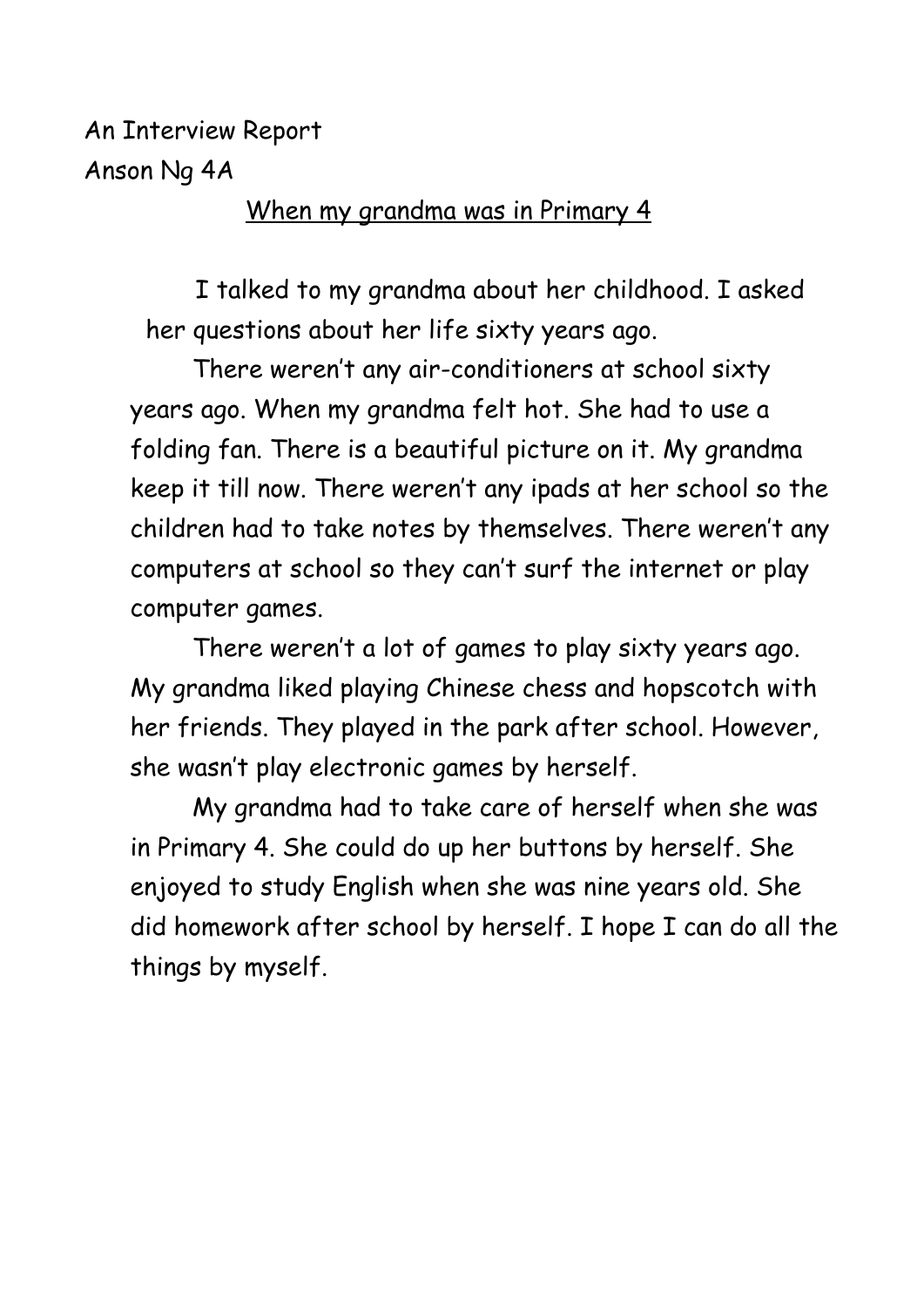Food Review Marco Zeng 4A

Last night, I had dinner in Sunny Restaurant because it has changed the cooks. I had a wonderful night, and I enjoyed the meal a lot!

 I ordered green salad, fried noodles with pork chop, macaroni with cheese and a glass of orange juice. They were two hundred thirty-two dollars and fifty. It was cheap.

 To my surprise, the food was delicious. The green salad was good. The raw green vegetables were fresh. The fried noodles with pork chop were better than the green salad. The meat was tender and easy to cut. Macaroni with cheese is my favourite. It was creamy and rich with cheddar cheese. Macaroni with cheese was the best, but the orange juice was the worst because it was sour.

The food was so good that I would like to go there again.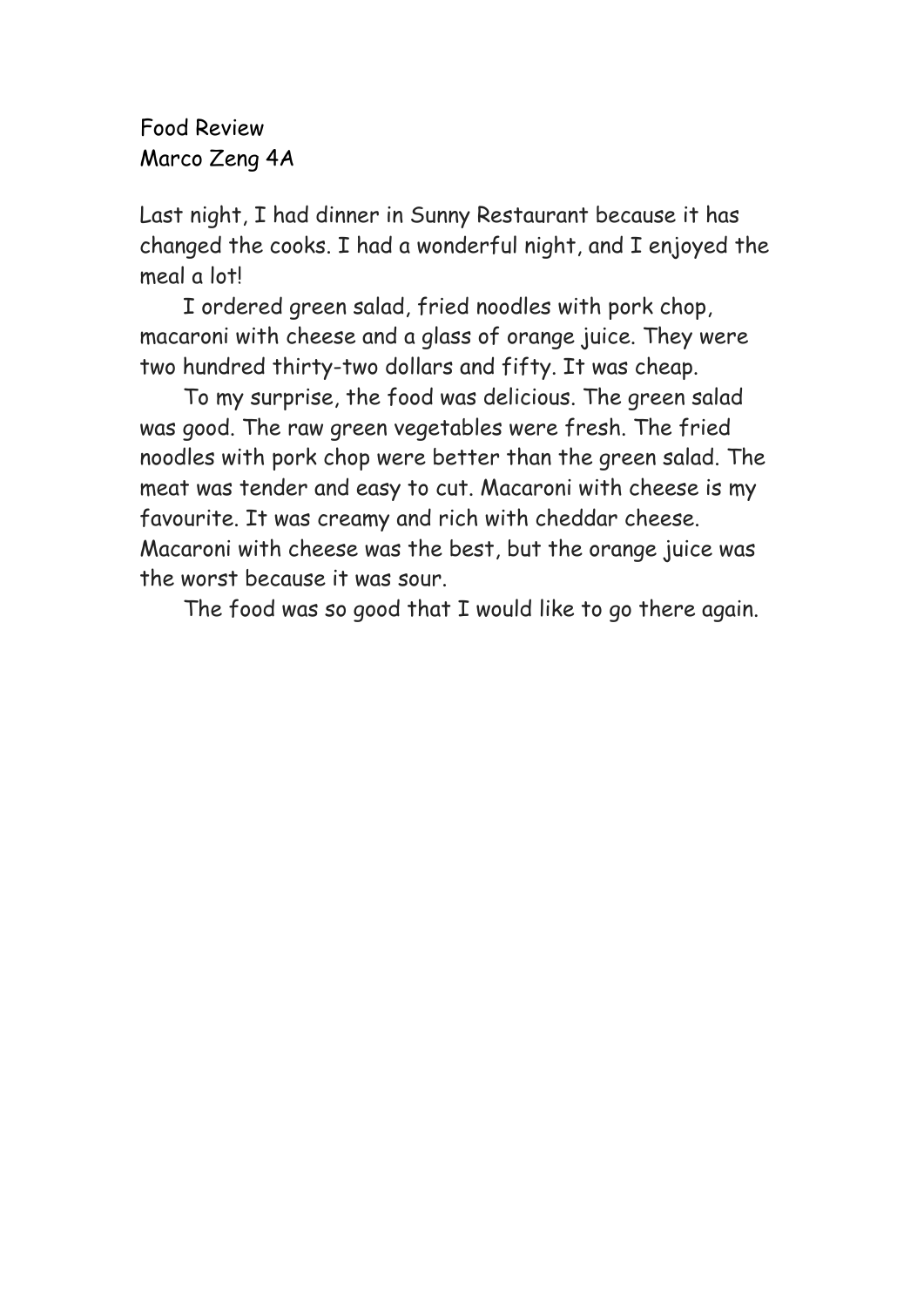Advice on healthy diet By Cheung Chak Ki Jackie 4B

## KCBC Hay Nien (Yan Ping) Primary School Newsletter Advice on healthy diet

Some people always eat lots of junk food and some people only eat a little healthy food. We need to have a healthy diet.

Apples are good for us because it contains lots of vitamins and minerals. Vitamins and minerals can make us strong so we need to eat more apples.

Sweets are bad for us because it contains sugar. Sugar can make your teeth have cavities so we need to eat less sweets.

Let's eat healthily so we can be fit!

By Jackie Cheung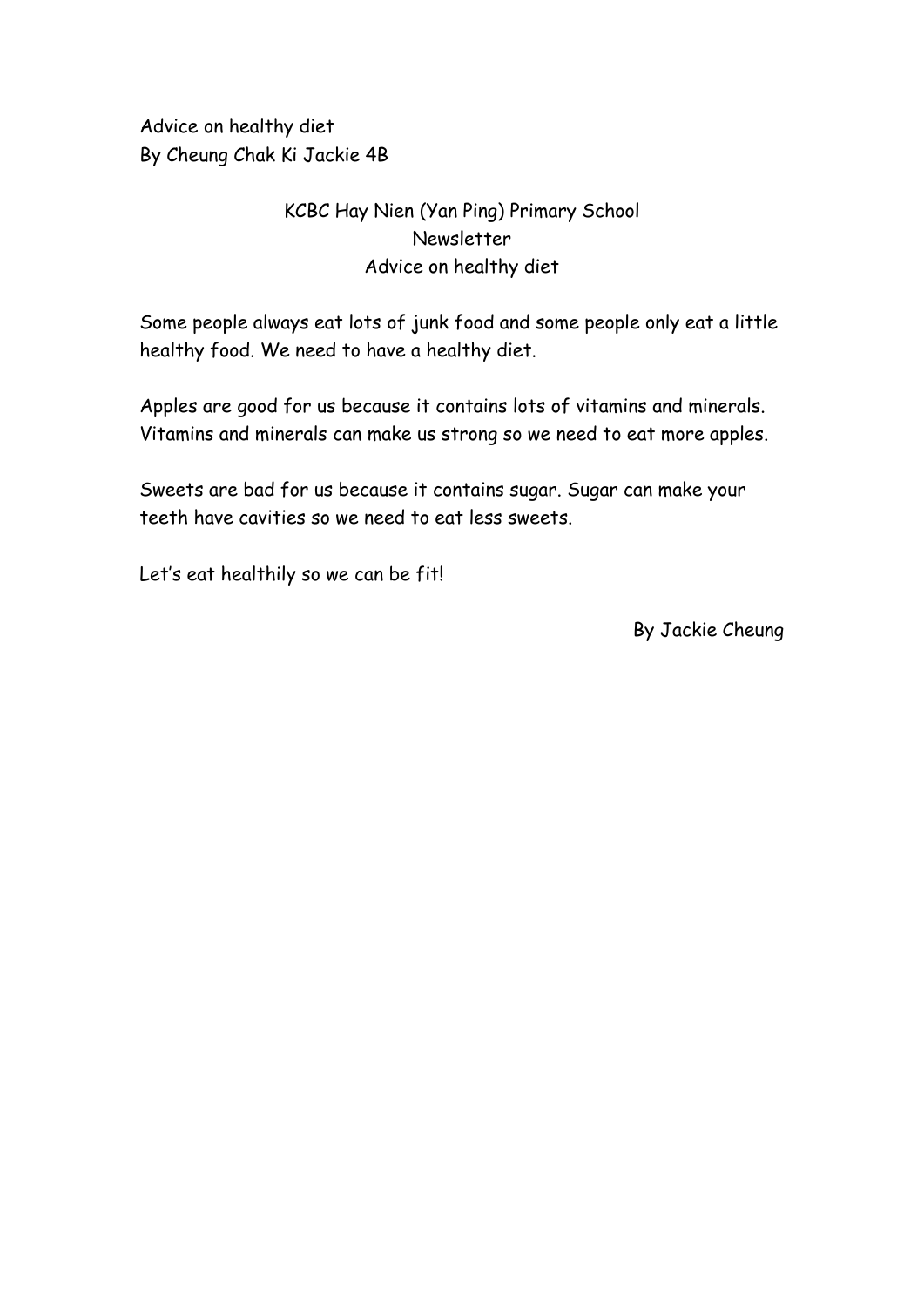My Diary Kacy Low 4B

20 November 20XX (Sat)

Sunny

Dear Diary,

Today I went to a café with my mum. The lady took a book from her handbag. Then, when the lady wanted to take an order, the waiter saw her purse.

I was shocked because when the waiter served the food, he took the purse. I yelled, 'the waiter took that lady's purse.' Everybody looked at the waiter. The lady was flushed with anger. Then she called the cop.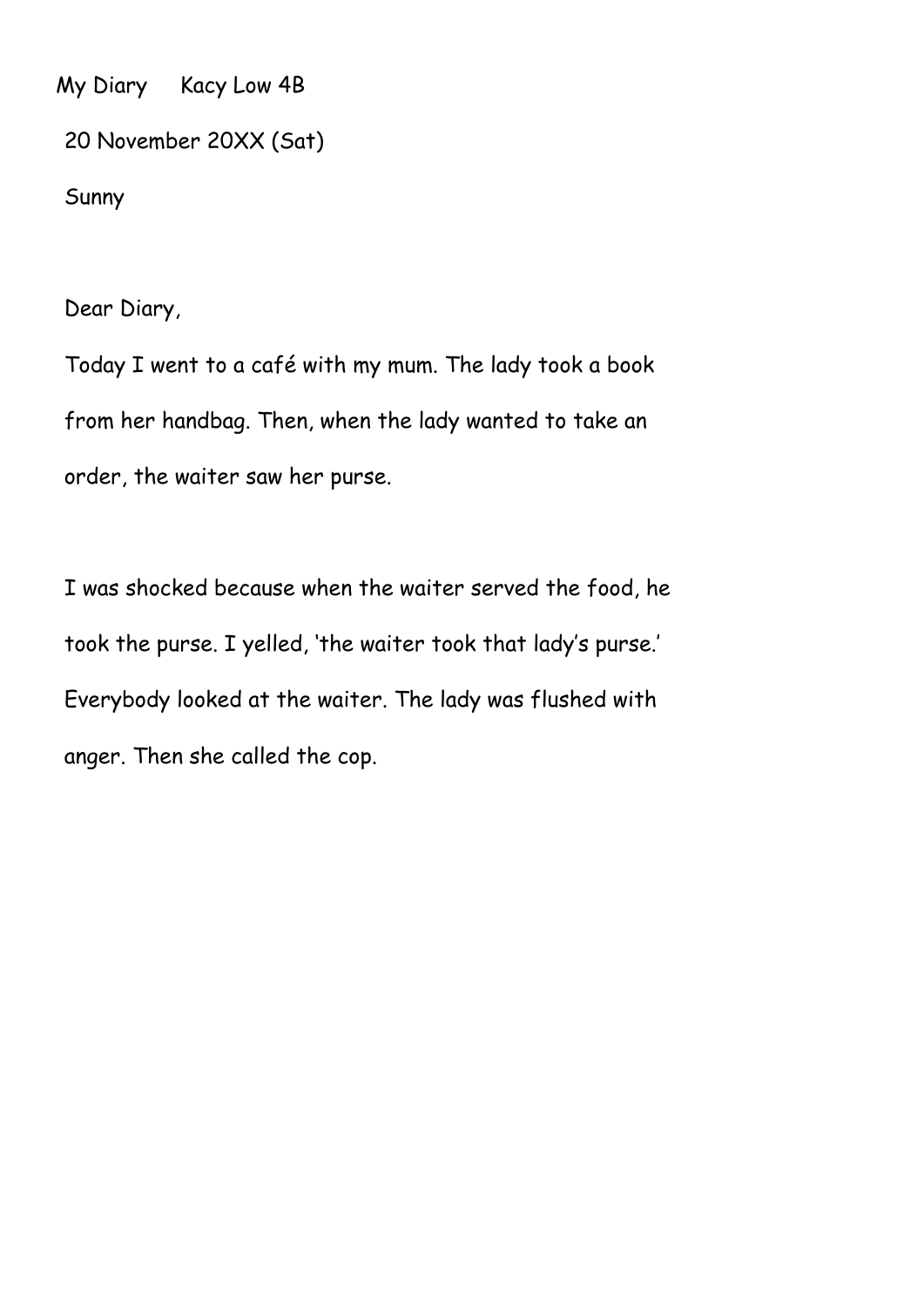An email to your friend By Mayson Ho 4B

To: [kadenrironbot@gmail.com](mailto:kadenrironbot@gmail.com) From: [mayson2009@gmail.com](mailto:mayson2009@gmail.com) Subject: Our trip

Hi Kayden,

Summer break is almost here. I would like to visit some places with you!

In the morning, we will go to Ocean Park. We will play on the rides. In the afternoon, we will go to Mong Kok. We will go shopping. In the evening, we will go to Aberdeen. We will eat seafood in Jumbo Floating Restaurant. We can go everywhere by my car.

Can we meet at the parking spots close to my house at eleven o'clock next Saturday morning? I am looking forweard to have fun with you!

From, Mayson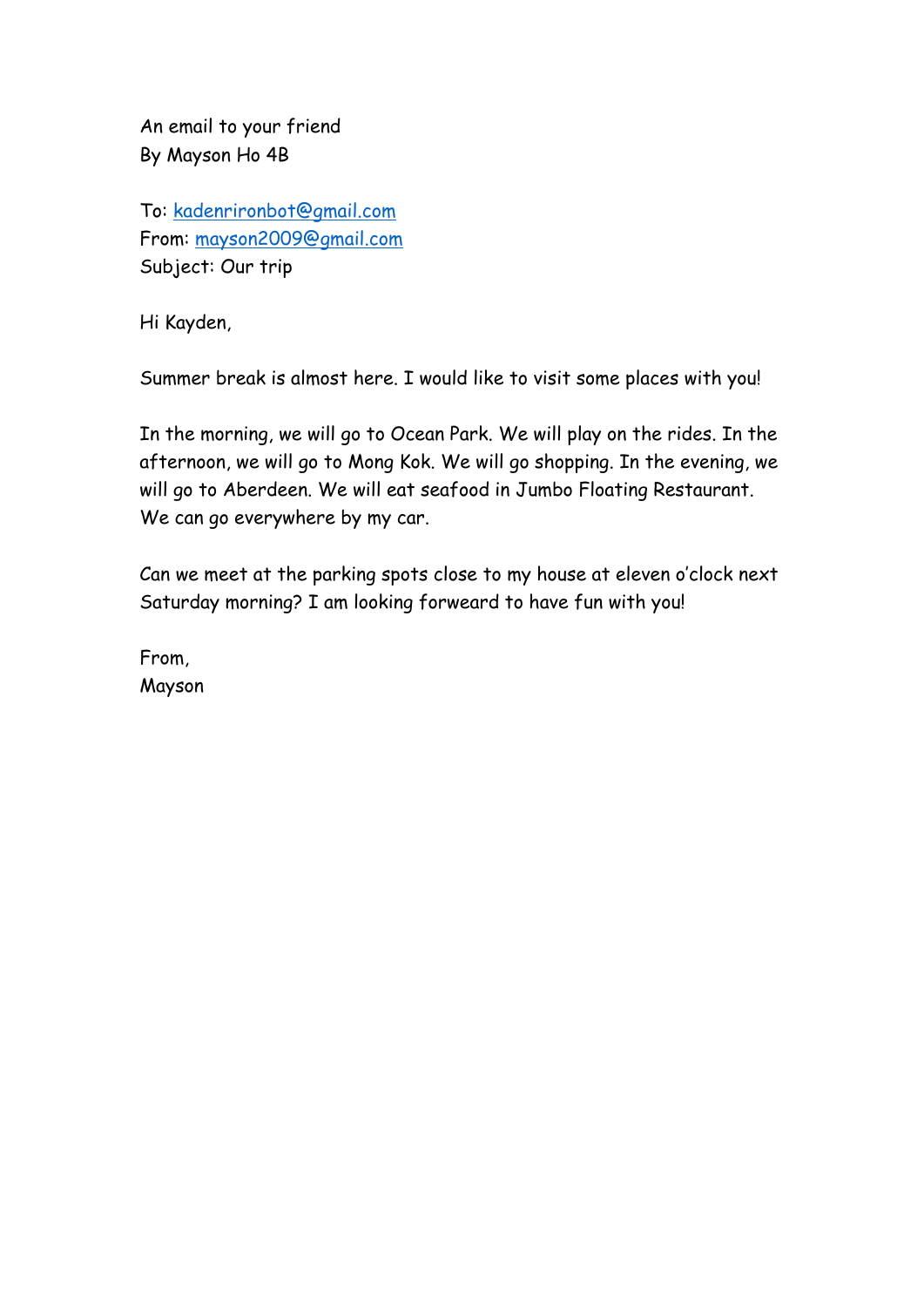Food Review By Chen An Qi, Angel 4C

Last night, I went to Sunny Restaurant. I enjoyed the food there a lot!

I went there with my family. We ordered macaroni with cheese, green tea and mango pudding. They were one hundred and fifteen dollars. It was a little expensive.

The food in Sunny Restaurant was tasty. The macaroni with cheese was better than the green tea. The mango pudding was the best. It was delicious!

I really enjoyed the food in Sunny Restaurant. I would like to go there again!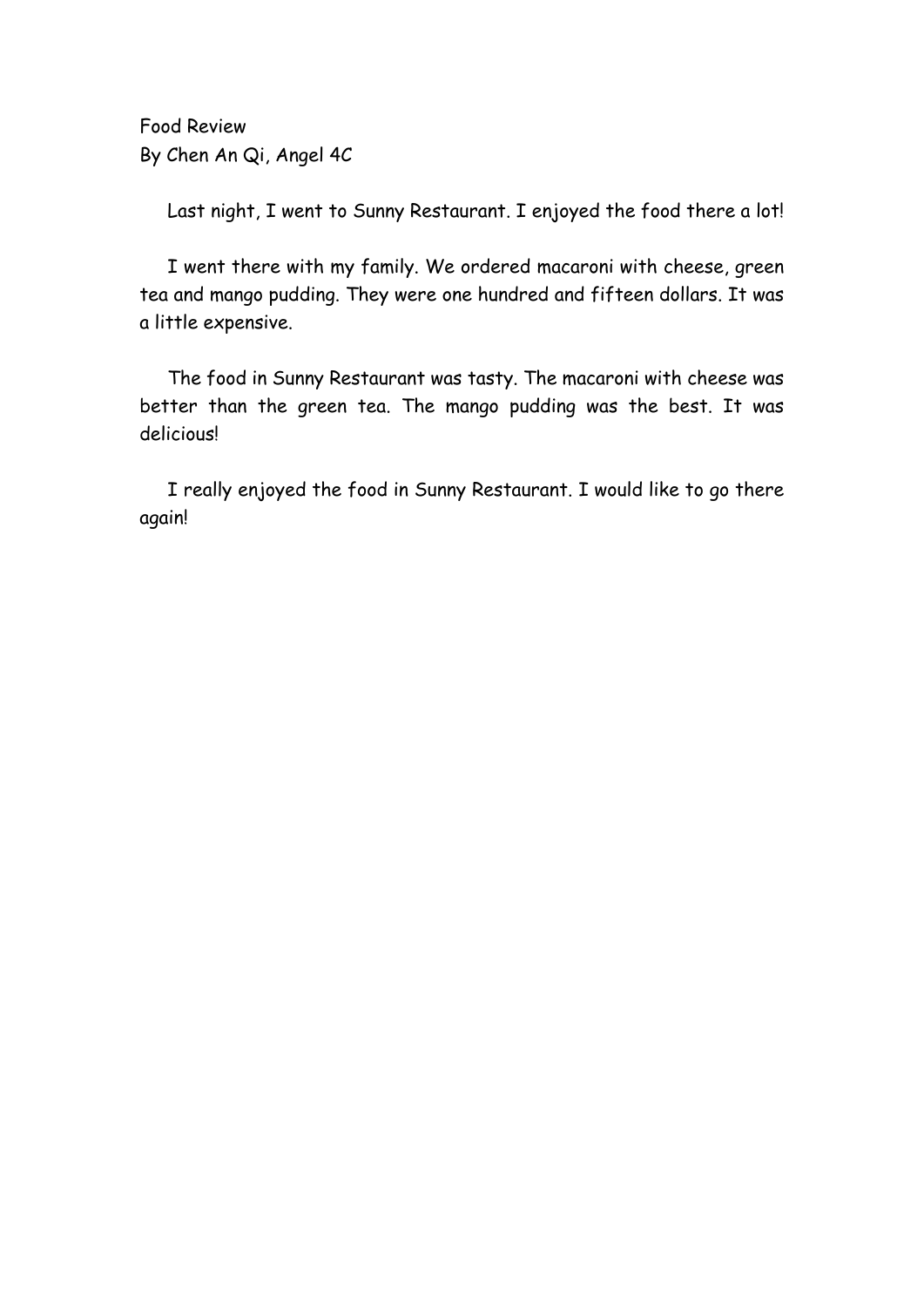About me By He Cheng Qing, Winnie 4C

Hello! I am a girl. I live in Ho Man Tin. I am ten years old and my birthday is on 17th June.

I am tall and thin. I am taller than Candy but I am not the tallest girl in the class. I am thin. I am thinner than Emily. My hair is long. It is longer than Emily's.

I like running, dancing, swimming and watching TV. I sometimes go swimming on Mondays after school.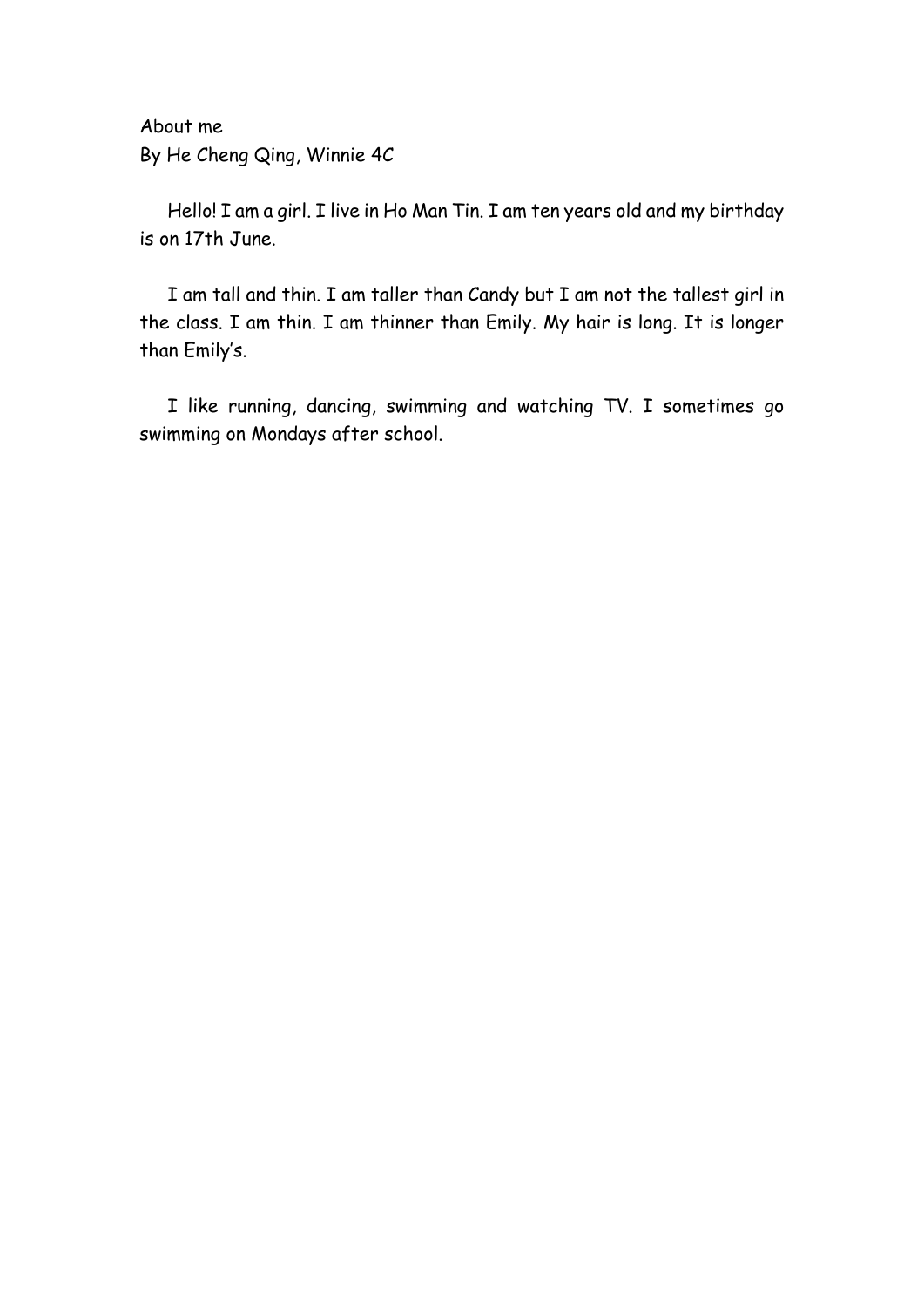About me By Tsang Yat To, Anthony 4C

Hello! I am a boy. I live in Sha Tin. I am eight years old and my birthday is on 9th November.

I am fat. I am fatter than Tommy. I am shorter than Tommy but I am not the shortest boy in the class. My hair is short. It is shorter than Max's.

I like playing computer games, reading magazines and going cycling. I always play computer games on Fridays after school.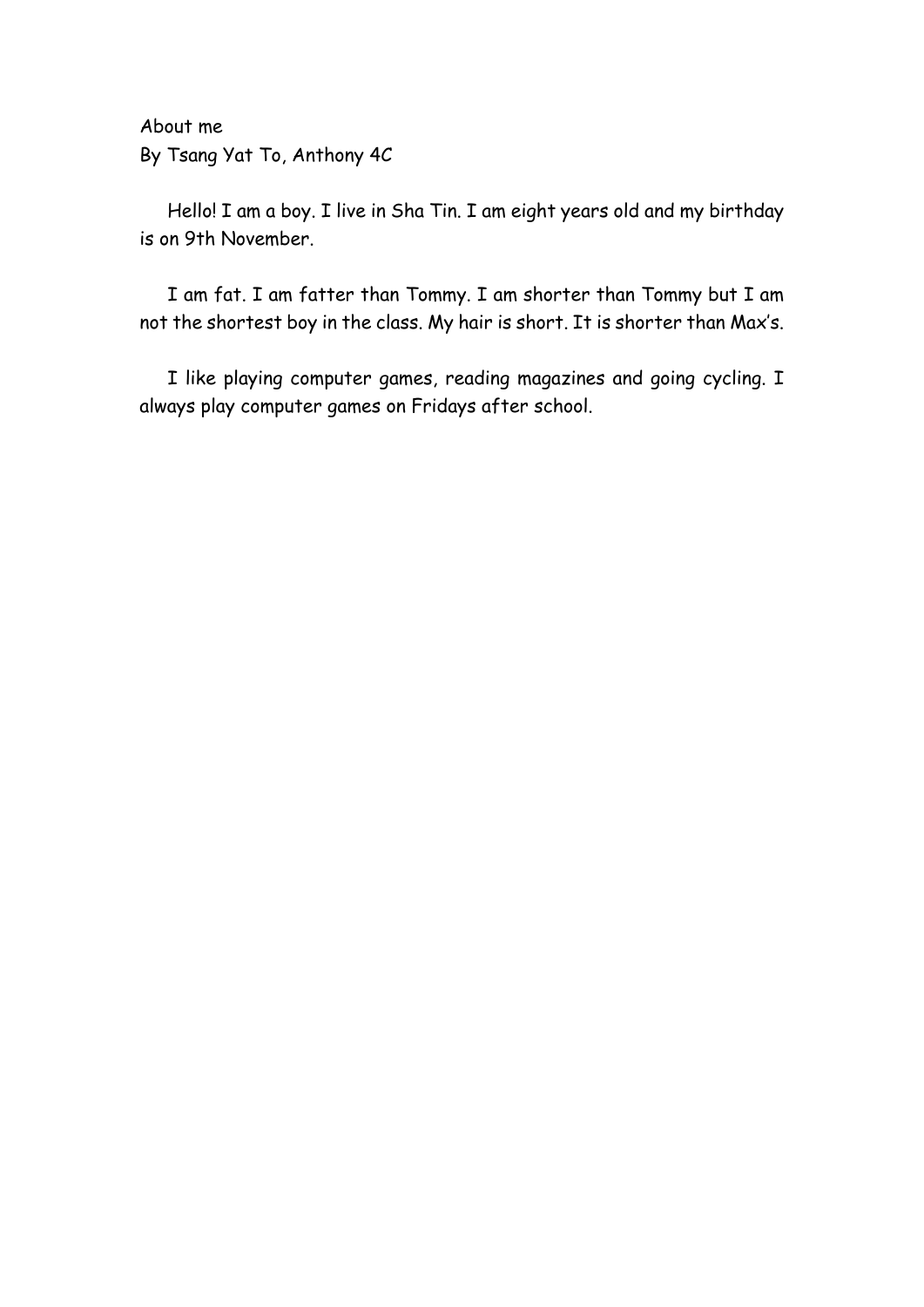Food Review By Zheng Si Mei, Semine 4C

Last night, I went to Sunny Restaurant. I enjoyed the food there a lot!

I went there with my family. We ordered chicken curry, macaroni with cheese and chocolate pudding. They were two hundred and twenty-seven dollars. It was expensive!

The food in Sunny Restaurant was yummy. The macaroni with cheese was better than the chicken curry. The chocolate pudding was the best!

I had a great time in Sunny Restaurant. I would like to go there again!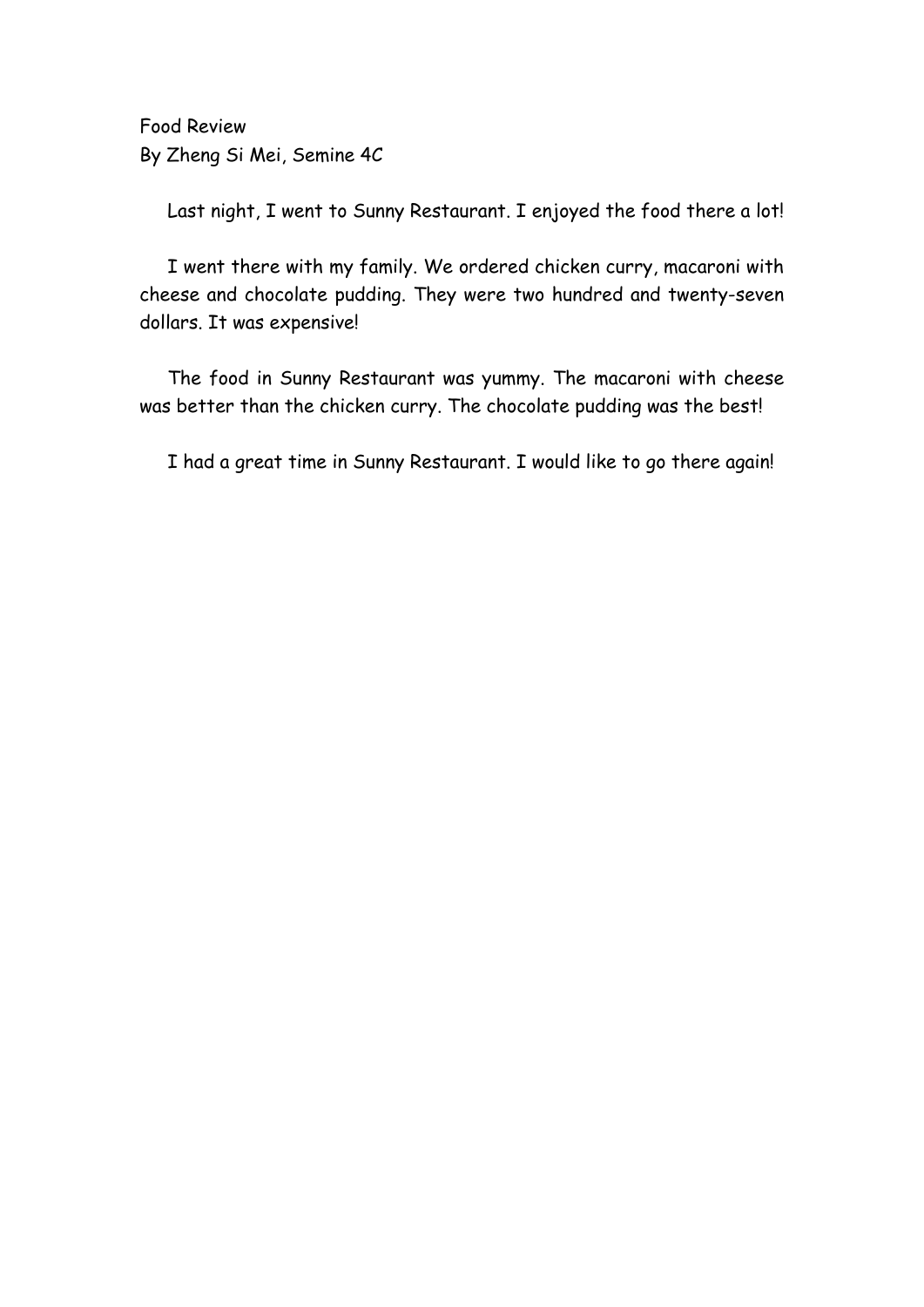An email to your friend

4E Akemi Mito Poon

Hi Winky,

We are going to have a school holiday next Monday. I would like to visit some places with you!

In the morning, we will visit Wai Chai. We can get there by bus. We will watch flag-raising at Golden Bauhinia Square and visit the toys shops in Tai Yuen Street. It will be nice.

In the afternoon, we will go to Causeway Bay. We can get there by MTR. We will go shopping at Times Square and drink bubble tea. It will be interesting.

In the evening, we will go to the Peak. We can get there by the Peak Tram. We go to take the Peak Tram and look at the view of Victoria Harbour. It will be great.

Can we meet at Fo Tan MTR station at 8:30 a.m. next Monday? I am looking forward to seeing you!

From,

Akemi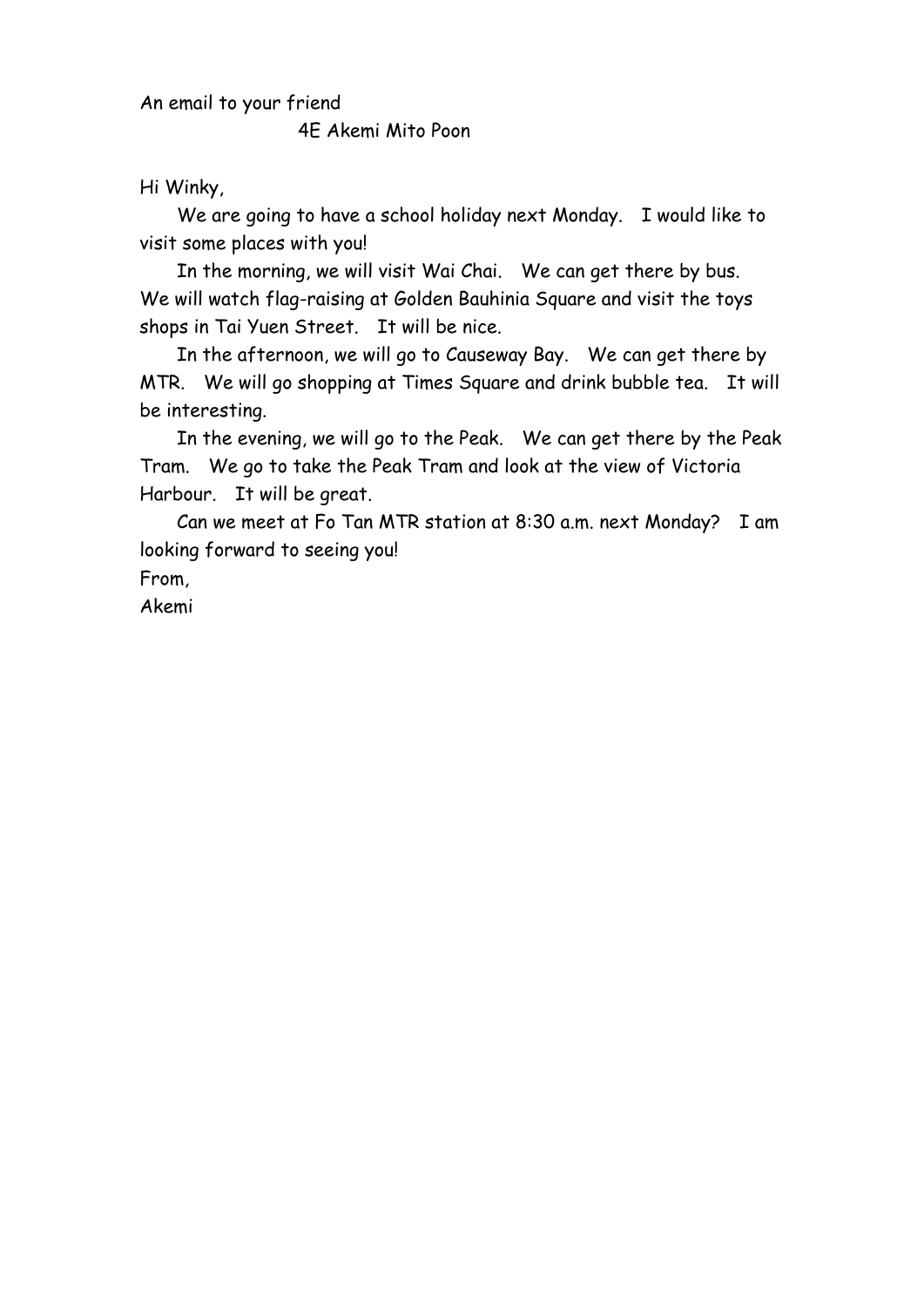**When my mum was in Primary 4 4E Cheung Chun Ming,Douglas**

**I talked to my mum about her school life when she was in Primary 4. There were not any iPads in her school twenty years ago. In summer, there were not any air-conditioners in here school. My mum had to use a fan. There were not any computers in her school.**

**Nobody played electronic games in school. Everybody played Chinese chess and hopscotch in her class. Everybody rode a bike in her class. I like play electronic games.**

**My mum could go to school by herself. She could pack her school bag by herself. She could get dressed when she was six. I could get dressed when I was four.**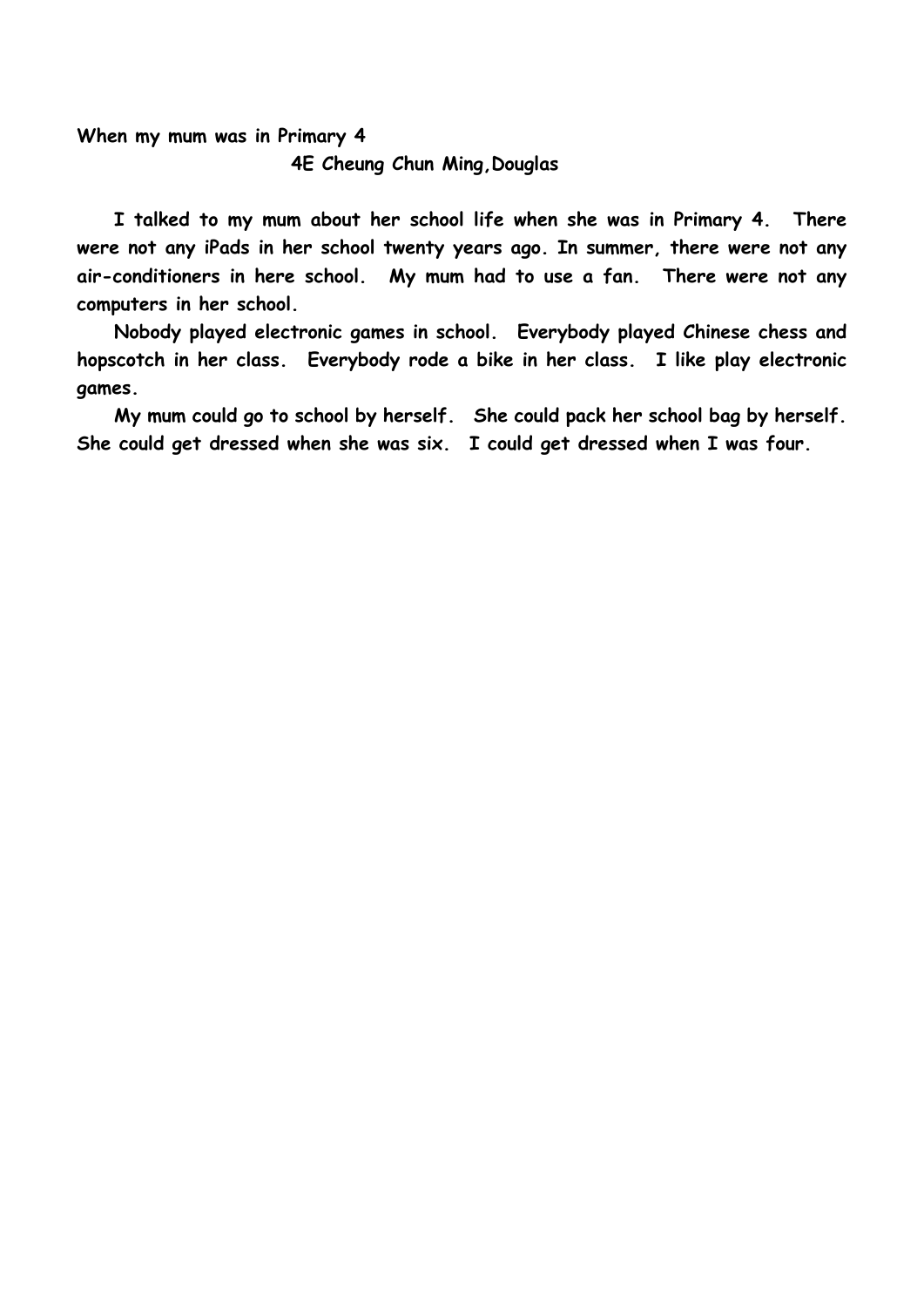Food School Newsletter Advice on healthy diets By Ho Wing Han, Cindy 4A

 Nowadays we have a lot of food to choose. It is important for us to choose the food. We need to have a healthy diet.

 We should eat more dairy products. Dairy products are good for us. We should eat more grain products too, because they are good for our health.

 We should eat less junk food. Sugary food is bad for us. Too many sweets are bad for us. Soft drinks are bad for us too. Too much Coca-Cola is bad for us.

 In conclusion, we should follow the Food Pyramid. Let's start to have a healthy diet!

**Cindy**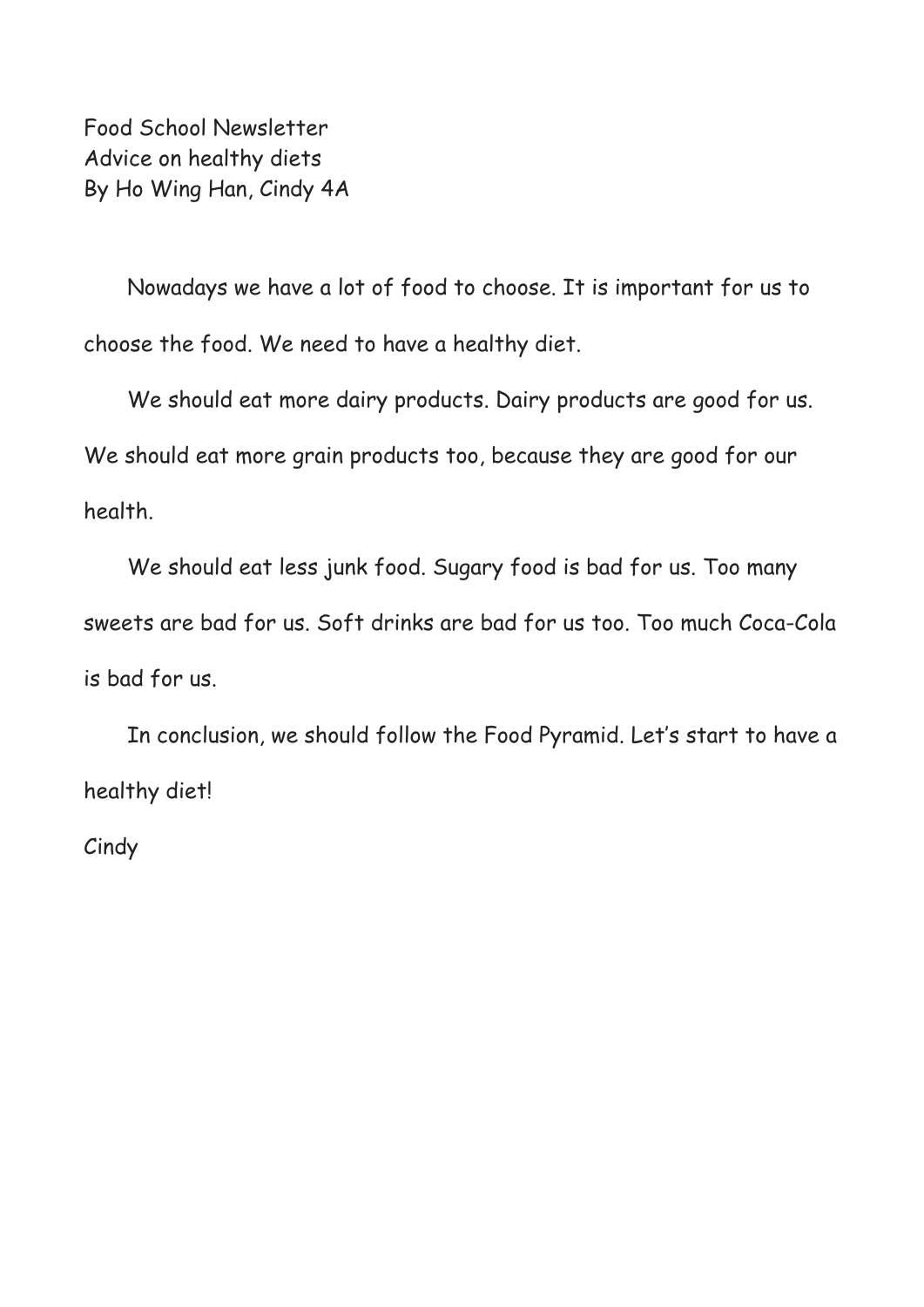A newsletter article By Lin Si Yu, Ivy 4D

KCBC Hay Nien (Yan Ping) Primary School

Nowadays students eat a lot of junk food. It is important for us to eat some healthy food.

Grain products are good for us because they give us energy. We need to eat more bread, rice, noodles, cereal and pasta every day. Dairy products are good for us because they make our bones and teeth strong. We need to eat more cheese and yoghurt every day.

Sugary food is bad for us because it is bad for our teeth and make us fat. It is a good idea to eat fewer sweets and less chocolate.

Let's eat well and be a smart pupil.

By Ivy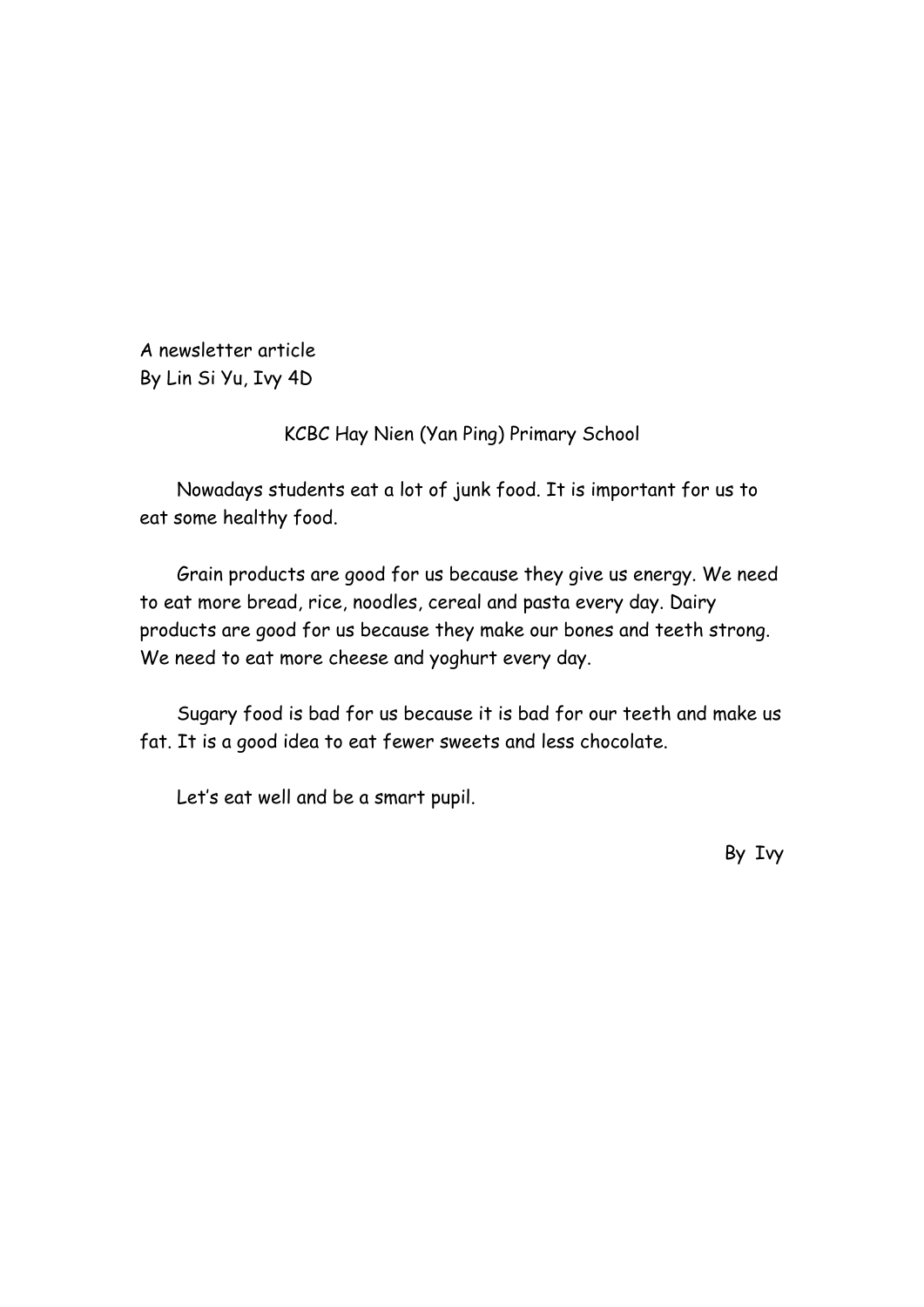A story

By Ko Chun Yuet, Ullia 4D

Mike was a lazy boy. Last night, he played computer games late. He got up at eight thirty in the next morning. He missed the bus so he was late for school. He failed his English test. His uniform was dirty so his friends did not play with him. He was sad.

One day, Mike talked to Ben. Ben was a star pupil at school. He shared some tips with Mike. He went to bed at nine o'clock every night. He did revision three times a week. He changed his uniform four times a week.

Mike told himself, 'I ought to go to bed early every night and do English exercises every day. I ought to wash my uniform once a day. I can improve myself.'

'Ling! Ling! Ling!' Mike's alarm clock rang. He found out he was dreaming.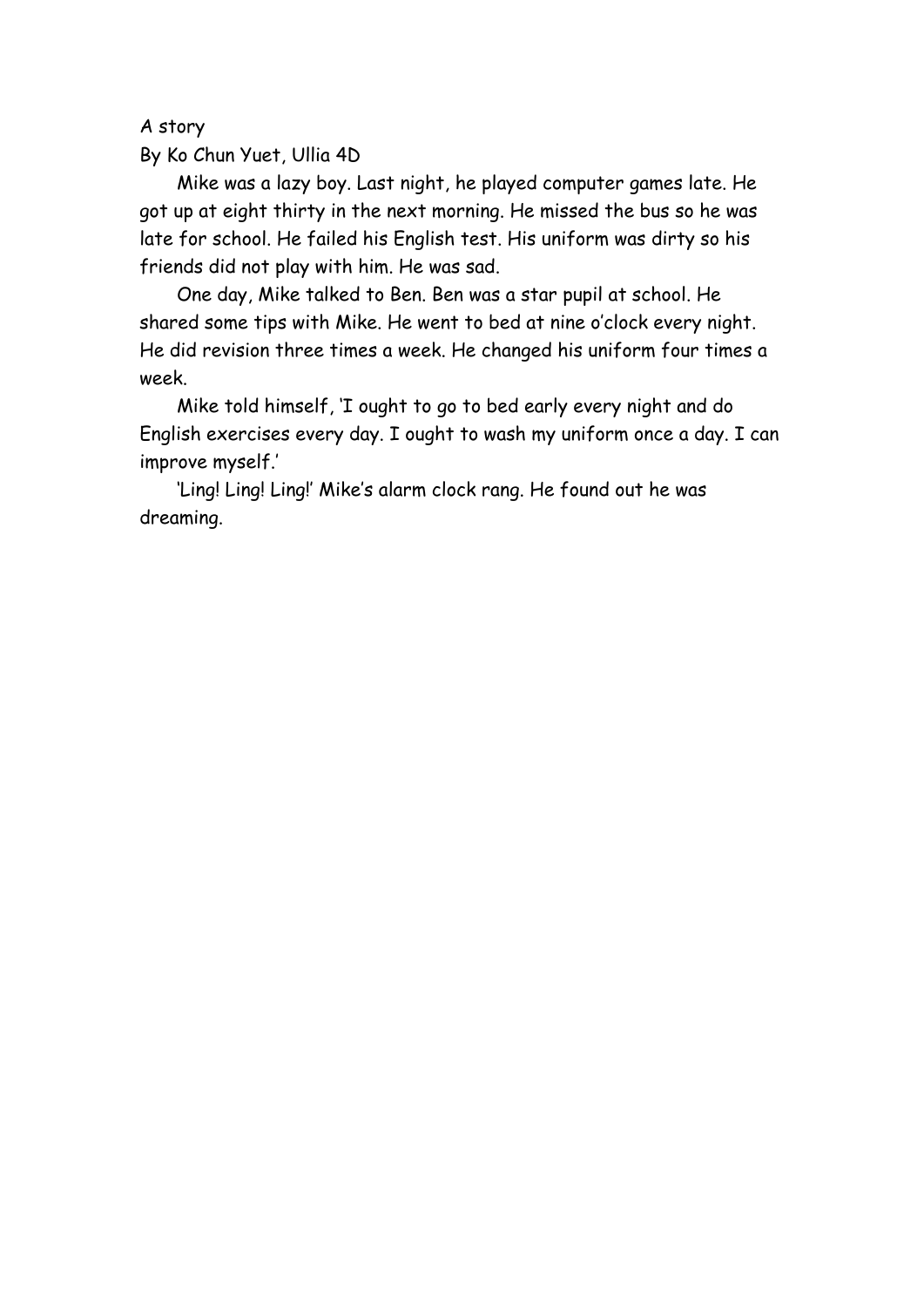## A story By Lin Si Yu, Ivy 4D

Last night, Mike played computer games until twelve thirty at midnight. In the morning, Mike found himself getting up late. The bus has also left so Mike was late for school. When Mike got to his class, the teacher said, 'You failed your English test!' Then his classmates said, 'Mike, your school uniform is dirty. I don't want to play with you.' Mike felt sad.

The next day, Mike never got up late and he would also change his school uniform every day. His classmates played with him again. Moreover, he read English books every day. His English test improved a lot. His English teacher even praised him in front of the whole class.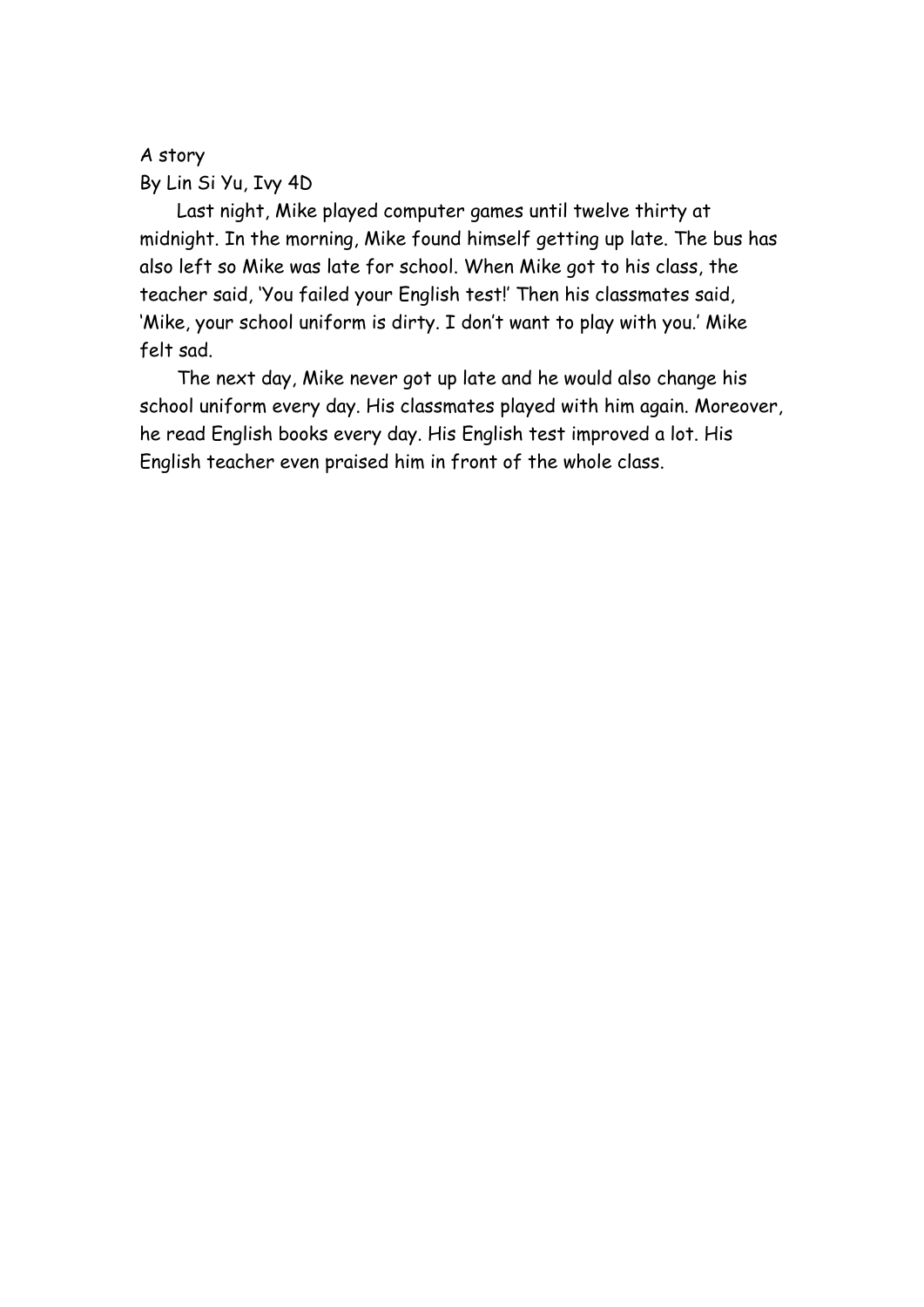A story

By Wong Shun Lok, Hoven 4D

Mike was very lazy and untidy. He played computer games late last night. Then he got up at eight thirty in the morning. He missed the bus so he was late for school. Then Mike failed his English test. Besides that, Mike's uniform was dirty so his classmates did not play with him. Mike was sad.

Mike decided to change his bad habits. He did more revision. He slept earlier and set the alarm clock. He changed his uniform once a day. He also read English books every day.

He became a clean and tidy boy. His friends played with him. He also passed his test. His teacher was happy.